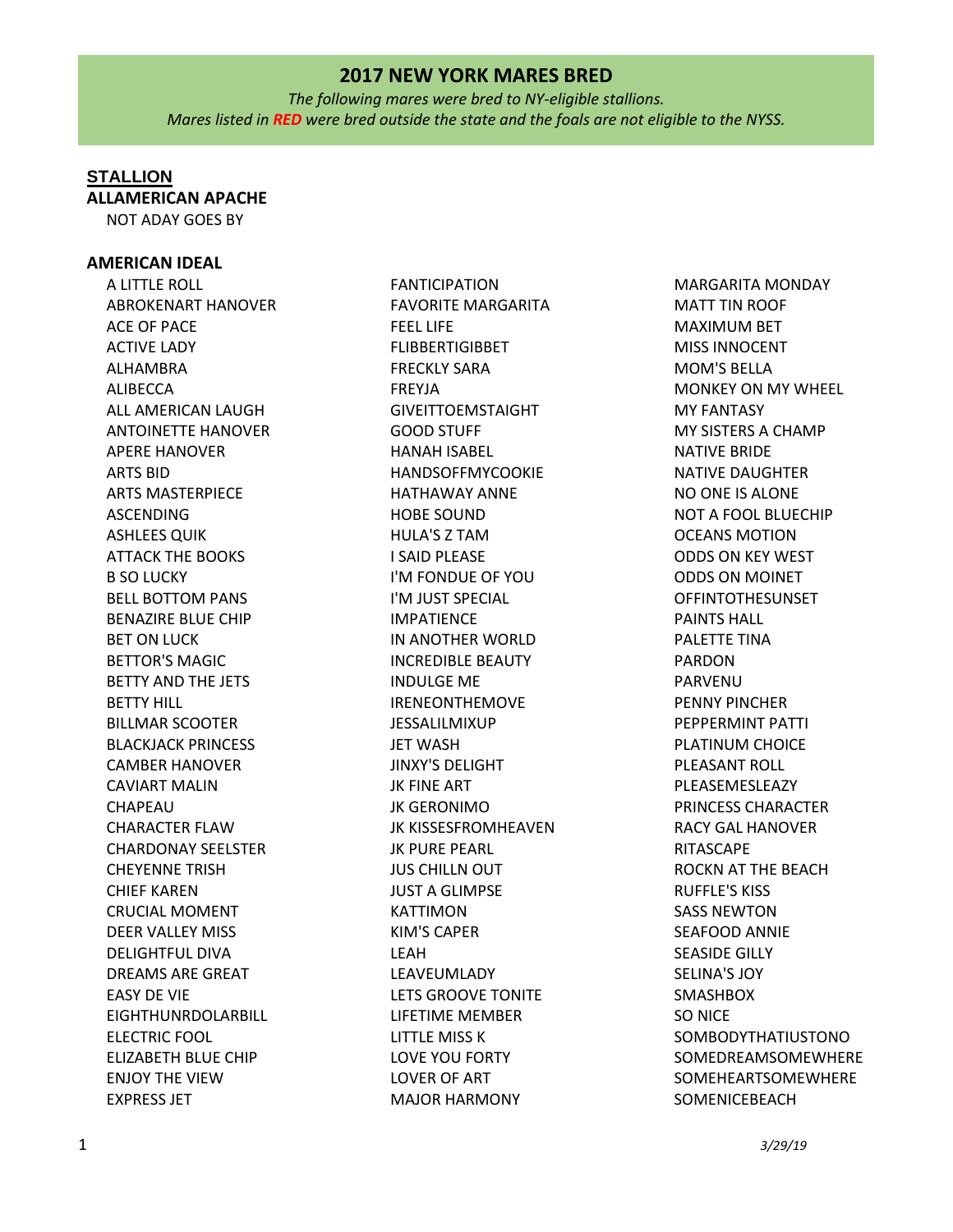*The following mares were bred to NY-eligible stallions. Mares listed in RED were bred outside the state and the foals are not eligible to the NYSS.*

SOUTHWIND PARIS SPOTLIGHT ON STYLISH ARTIST SUN N MOON SUNDUEL A SUNNYNSEVENTYFIVE SWEET BETTOR SWEET CHARITY SWEET NECTAR

### **ART MAJOR**

ALLAMERICAN MEADOW AMERICAN IVY ANGEL OF THE WEST BACKSEAT RHYTHM BEACH GIRL DE VIE BELL ON WHEELS BRIDESMAID HANOVER BROWNSVILLE BOMBER BULLVILLE ANA BULLVILLE MAGGIE BULLVILLE NANCY BURNING POINT BUT I LIKE IT CANNAE CAMMIE CHALLENGE ACCEPTED CHARMED NATIVE CRAZY EIGHTS CRAZY LUV BUG CYBER TERROR DUEL CHEEKS ELODIE FASHION GAL FLIRTWITHEDEALER FRISKIE BEAUTY GOLD BEACH GRACE K HAUTE COUTURE HOPRAH HANOVER I NEED HOTSTUFF

## **ARTISCAPE**

## BEACH TREASURE THE INTERNATION OF THE INTERNATIONAL INTERNATIONAL INTERNATIONAL INTERNATIONAL INTERNATIONAL IN

TABLE GAMES TAILWIND HANOVER TERRIFIC TARA THUMBPRINT TONGUE IN CHEEK TREVOR'S BEBE UGLY BETTY UP FRONT KELLIE JO VANITE SEMALU

IDEAL OBSERVATION KG DELIGHT KYLIE ROSE LILMISSDOTHETWIST LIMA DESIRABLE LISLEA SOPHIA LISMOREBELLA LOVE THE GAME MAKO WISH MARY MATTGALANE MATTWESTERN MEMORABLE PLACE MORE DIAMONDS MY DRAG QUEEN NEW HOLLYWOOD NUTTIN BUT TROUBLE ODDS ON LASSOMYHRT ONETHATGOTAWAY OUTTATHISWORLD OVERTURE PACIFIC WINE PARK AVENUE PASSIONATE BEAUTY PRESIDENTIAL LADY QUEEN TEEN QUIET COVE REAL DRAMA RED CAPE REMEMBER WHEN

WALK SOFTLY WHISKEY A GO GO WINBAK BET WINBAK SPEEDI WINDSUN CELESTIAL WINDSUN CHANEL WISHFORAFULLHOUSE

ROCHAS HANOVER **SCHOOLOFCARDKNOCKS** SCRAPPIN BEAUTY SHARK TAIL SHES A PANSATION SINGLE ME SLO MOTION SOLD OUT SOME GIRLS DO SOMEWHERE SECRET SPIRIT OF THE WEST SUGARCOATED SUZE HANOVER SYMPATHY HANOVER THE ASSASSINATOR TUTTI FRUTTI TWIN B BIKINI TWIN B TIARA UPFRONT SECRET VEGAS STRIP THREE VILLA HANOVER WELL EXCUUUSE ME WELL HELLO THERE **WENDITIONS** WESTERN BABE WINSMITH JESS WON NIGHT STAND YANKEE CELEBRITY

# **ARTISTS VIEW**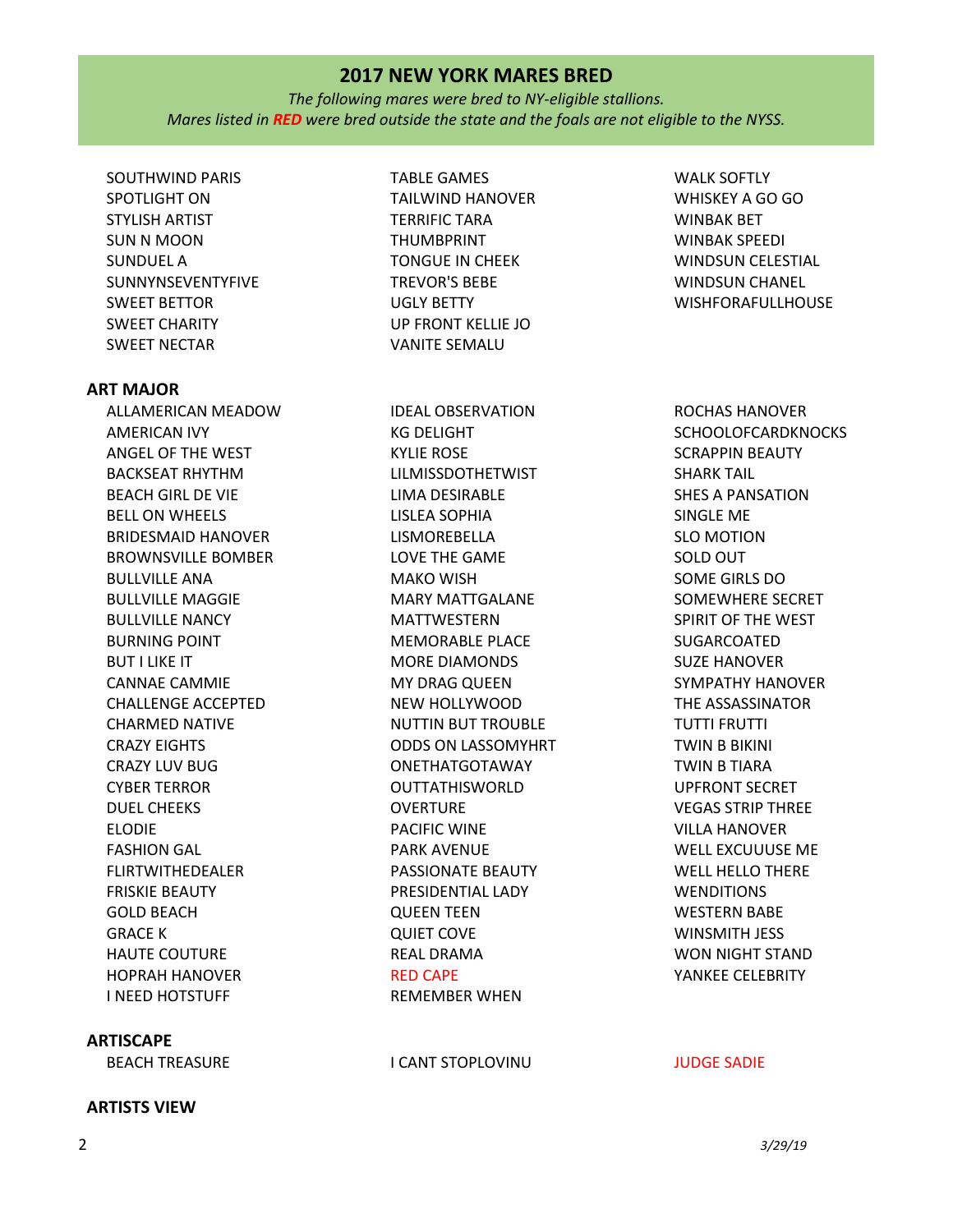*The following mares were bred to NY-eligible stallions. Mares listed in RED were bred outside the state and the foals are not eligible to the NYSS.*

BEHIND THE SCENE DREAM BELLE HD ESPADRILL HOLDONTOYOURHAT I GET AROUND

# **BOLT THE DUER**

ATM MACHINE BRAD'S FRIEND CALISTA DANCE THE DANCE DONNA'S GIRL FASHION GURU GAME TABLE HELLO GREAT MATE HIDDEN COST IMOUTAHERE

## **BULLVILLE POWERFUL**

NOT A BULLVILLE

## **CHAPTER SEVEN**

ALLY OOP AMAZING GRACE ANDOVER THE NET ANGEL EYES HANOVER ANNALINA AREN'T I HANOVER AVALICIOUS BATOUTAHILL BERTOS ANGEL BLK THAI OPTIONAL BLUR BOURBON BELLE CAN CAN FRISCO CATCHING KATIE CAYLEE DREAM CEDAR CHEST CEE BEE YES CHANDLER T CHARISMA HALL CHASIN CLOUDS AWAY CHELSEA HALL CHEZ MAHMO CHILITODAYHOTAMALE JET ANGEL LADY SABLE LEMONADE HANOVER MATT'S SISTER MY BETTY J

LATIN LIFTOFF LOOKNFORAGIRLLIKEU MARANATHA HANOVER MATILDA HALL MS DIAMOND STATE NECESSARY ELEMENT OUTRAGEOUSLY BEST POWERFUL DOROTHY PULSE POWER RAFAELLA SEELSTER

SENSATIONAL SARAH TRANSPLANTED VISA KIR WHEELCHAIRWENDY ZIVA'S DELIGHT

RAFANELLI RED ZINFANDEL SHE'S POISON SWEETIE JESSIE TESTING CENTER UNLAWFUL SMILE VIKING MAIDEN WESTERN CAT WU WEI HANOVER

CHOICE HALL COWGIRL HALL CR CALENDAR GIRL CR MIMOSA CRAZY GRIGIO CRAZY WILD DESIRE DANIELLE HANOVER DAYLON MERMAID DEFINE ROYALTY **DISCORDIA** DREAMIN HAZE EXPLOSIVE HIGH FANCY STEP FINAL COUNTDOWN GO GO DANCER GRAN CAVALLA GRANNYLANE HANOVER HALL OF WISHES HIGH MUSCLEMASS HIGH SOCIETY HIP TO MY HEART HOLIER THAN THOU I LUVMYJUMMYCHOOS

I WANTED WINGS I'LL BRING DESSERT JE T'AIME JODI'S JAYME JOSIE'S JOY JUDGE JUDY JUST NOT INTO YOU KEEP THE SPIRIT KINDA CRAZY LINDY KRISTINE ANNE LA TAPATIA LADY LIFTER LADY MARIAN LADY RAINBOW LADY VIOLET LAVENDAR FIELDS LEGAL LADY LEIBOVITZ HANOVER LINDY'S FIREWORKS LOCAL GIRL LOVE TACTICS LUNAR DREAM OM MAJOR MUSCLE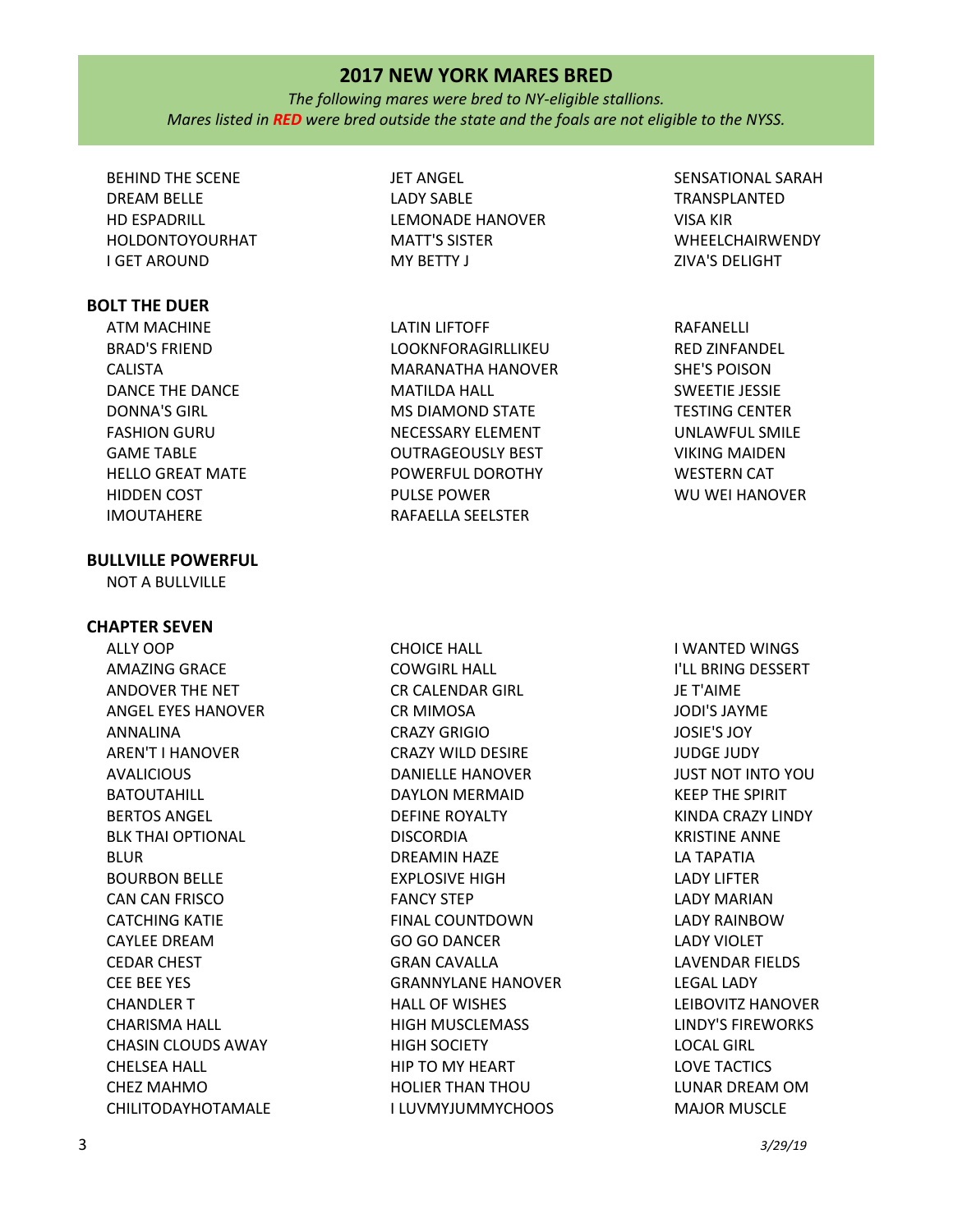*The following mares were bred to NY-eligible stallions. Mares listed in RED were bred outside the state and the foals are not eligible to the NYSS.*

MAKE IT BLUE CHIP MAKER A YANKEE MARGARITA NIGHTS MARION MARDI GRAS MET'S RIVAL MISS CAVIAR MORNING GLOW MORNINGSTAR MS NAUGHTY MYSTIC SPELL NEVER EVER CLEVER NIGHT WITCH NO PAIN NO GAIN OH OH ITS MAGIC OVER JOYED PINK POWER QUESTIONABLE CREDIT RARE BOOK

# **CONWAY HALL**

ABIGAIL SAVAGE ACCRUAL GIRL ALABAMA HOTEL ALI OOP ALLIANNA ALPINE GOAL ANGELHOLM HANOVER ARMBRO ARCHER ART OF DECEPTION AUNT RUBY AURORA BAY BANBURY CROSS BECCA J BETHSAIDA BULLVILLE PEACHY CASCADE AS

CHUNK A PUNK CREAM PUFF DELIGHT AS DEW IT JUSTICE DIPIETRANTONIO DIXIE HIT DON'T TELL MY GIRL RUN THE WORLD SEA RAVEN SHINE ON SILENT BLESSINGS SILVERSTAR VOLO SIRENUSE SMARTER THAN SMART SOME LIKE IT HOT SOMEBODY TO LOVE SOUTHWIND ANGEL SOUTHWIND CARTIER SOUTHWIND COCOA SOUTHWIND FIAT SOUTHWIND SAUNA SPICE GIRL SPUR ANN E STEAMY WINDOWS STIRLING COLLEEN

DREAM HIT DREAMA LITTLEDREAM DRIVING ME LINDY DW'S DIVINE EMILYS PROGRAM EXOTIC FORM

# FASHION AS

FASHIONABLEFILLY FORTUNES DREAM HALL OF MIRRORS HIGHWAY CASH HOLLYWOOD DRAMA IRON LASS JULIEANNIE KASHA HANOVER KEYSTONE LEONA LAKIN BEAU BAKIN MADELEINE IT MAKES ME CRAZY MANHATTAN AS MEADOW SEELSTER MEADOWBRANCH MAGIC MEKIA HANOVER

STURDY MUSCLES SUGAR CONE SUNQUAKE SWINGING ROYALTY TALA SEELSTER TO THE QUESTION TRAVELIN SUPERGIRL TRAVIATA TWEET ME VALLEY MAKAYLA VANITY TREASURE WHATEVER LOLAWANTS WHO DAT GIRL **WINDCROSS** WOMANLY IMAGE **WOODSHOPPER** ZANNA BLU ZANNA ROYAL

# MIREILLE AS

MISSYS DREAM MOMS SWEETIE PIE MOULIN ROUGE MS BELLAGIO MS FUSHSIA MUST BE HOT NAUGHTY HEIRESS NERVEYS TAURUS NICKY MANTLE NOWERLAND NANETTE OLYMPIC CHEERS ONCEINALIFETIME AS PACIFIC CENTERFOLD PARIMUTUEL HANOVER PAY UP NOW PEARLS LAST CHANCE PHOTOGENIC LEGS PINK CAVIAR PINKCOWGIRLBOOTS PLAYCOLTCENTERFOLD POSSESS ME PRINCESS MADDIE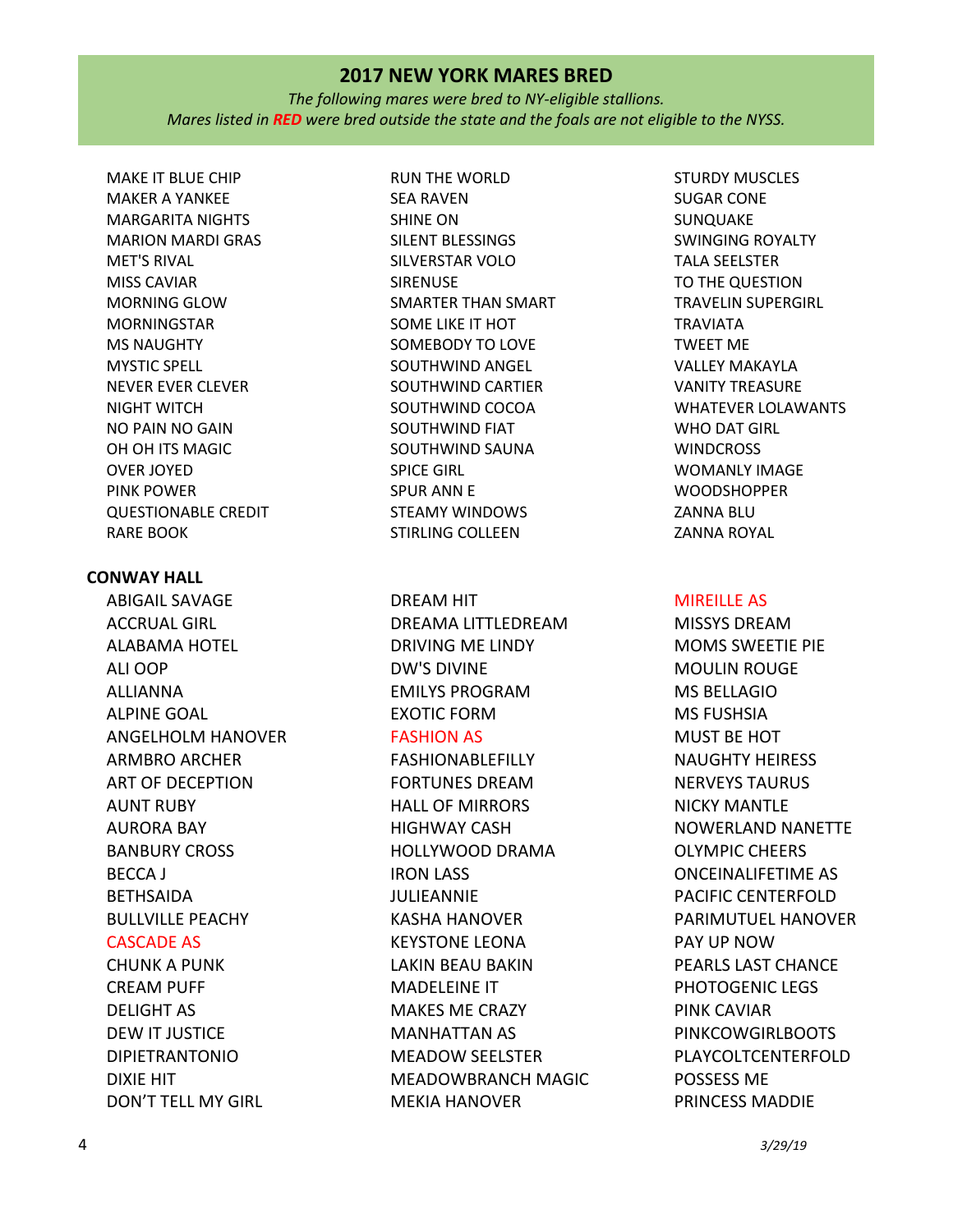*The following mares were bred to NY-eligible stallions. Mares listed in RED were bred outside the state and the foals are not eligible to the NYSS.*

PRIZE CHIP PRIZE PERSONA PROUD MAGGIE PURE AND EASY QUEEN OF MORE RADICAL MISSY ROYAL FAMILY ROYALTY FREE

# **CR EXCALIBUR**

LAVABOWL LONGPOND EMILY

# **CREDIT WINNER**

ACELACE STREET ALABAMA HALO ALLSTAR HANOVER APPLE PLUSH ARMBRO VANITY ATHENA'S MISSION AVA MARION BACK ON TRACK BAMBINO SUPREME **BERTAUX** BIG SKY BATS BIG SKY QUEEN BY A NECK HANOVER CANTATA CAROLLA CEANA CLASSICAL GIRL CONWAYS LASSIE COUNTRY CHIC COURTNEY HALL DAME EDNA DANCING SLIPPERS DAZZLING DOLLARS DINNER AT EIGHT DOWNHILL DAYDREAM EMILIANA ENCORALINE

SALT HILL BRIGID SHARP LADY SHES A CASTOFF SO WONDERFUL SOUTHWIND CABARET STARLIT EYES STAY TRUE TO YOU THEBANDFROMBOSTON

LONGPONDJANET MUSCLES PRINCESS

FEATHER YOUR NEST FEMALES RULE FULL TANK GET CHIPPED HINDRIGHT HOT CHA CHA ILYAS GIRL IM A PARTY GIRL INCOME DE VIE JESSES CON KASHA HANOVER L DEES BLISS LADY CROWN LITHOGRAPH LIVE MONI LOCH KATRINE LOL HANOVER MARS BAR MISCHIEF LADY MISS CONNOR MODEL BEHAVIOR MOTIVATIONAL MURDERERS ROW MUSCLEGRAD MY AMERICA BI MYOLIN NATASHAS KISS

TRUE LOVE VACATIONS PRIDE WINBAK ROBERTA WOMAN OF STRENGTH WS BALANCED WHEEL WYGANT LADY YANKEE TLC

ROYAL ICING

NEW SENSATION NORSTAR SEELSTER NOT A DIVA ORDER BY MATILDA OSTEO BLAST PANA COLADA PASSIONS EMBRACE RISE N SHINE ROSSLYN CHAPEL RULING CLASS SCARLET FEVER SERENITY GIRL SING ME TO SLEEP SOUTHWIND FEONA STARBUX EDEN STRONG TEA SUGAR QUEEN GABBY THE GRAND FILLY THE RIGHT THING TWO ZUZIM UPFRONT JERRY FIRE UPSIDE HANOVER VELMA K VIVICA HALL VIXY WORLDCLASS HANOVER YOU AND I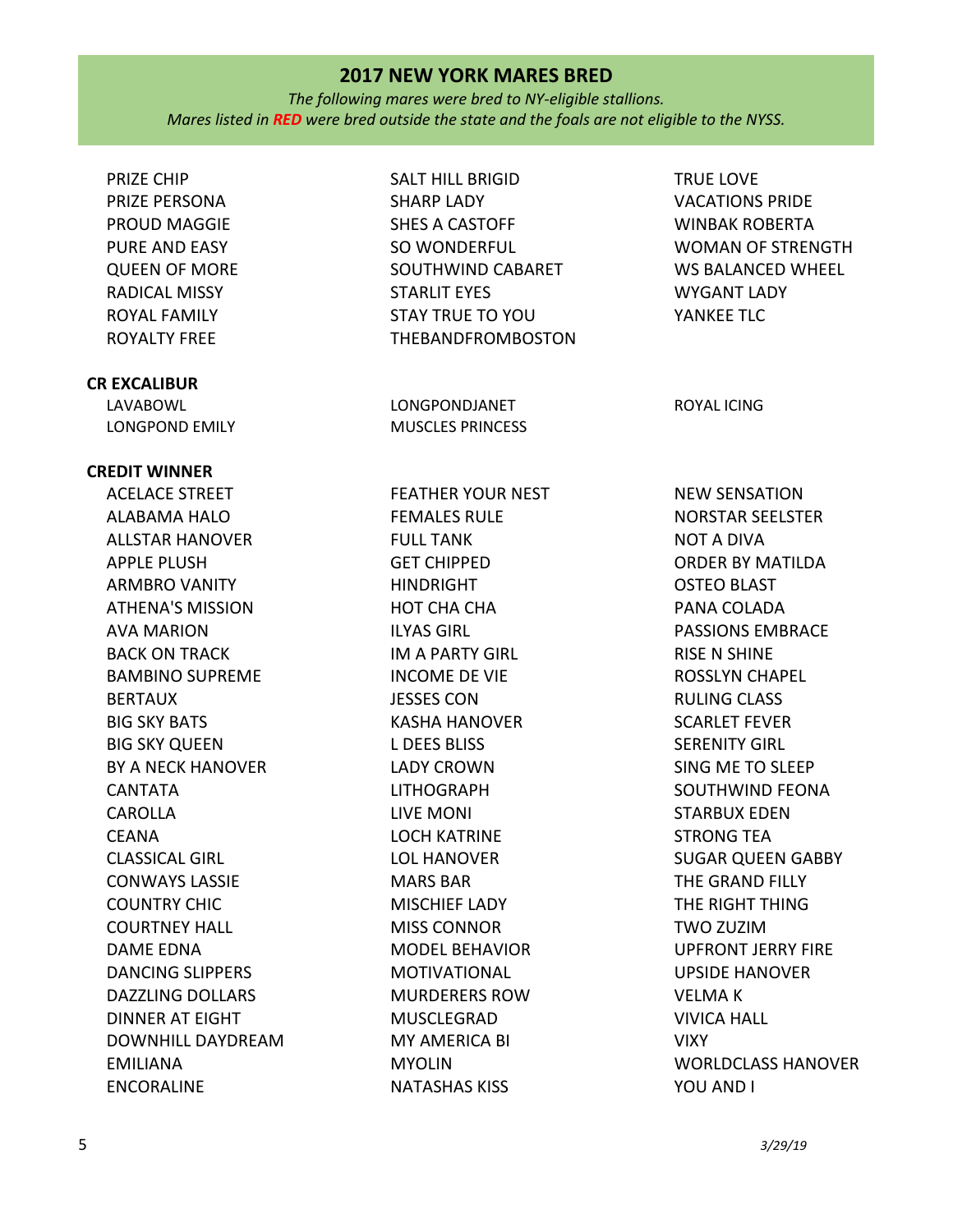*The following mares were bred to NY-eligible stallions. Mares listed in RED were bred outside the state and the foals are not eligible to the NYSS.*

# ZINGER

## **DEVIOUS MAN**

ANN'S PROMISE ASHAMEG ATHENA'S LINDY AURORA BAY AZALEA GAL BETHSAIDA BIG SKY LUNA CANADIAN JUSTICE CASSIE AS CELIA BLEUE CLASSIC YANKEE CROQUET STYLE DANCE BABY DANCE DON'T SAY DON'T DON'T TALK BACK DREAMIN HAZE FEMALE DRAMA FREEZE FRAME

#### **DEWEYCHEATUMNHOWE**

ADORABLISH ALL ABOUT VICTORY AMERICAN BEAUTY K ANOMALY HANOVER B COR INVESTOR BARBIES KORVETT BARS DUTCHESS BRAVAMENTE BROOKSIDE LILY BUENOS AIRES LADY CANADIAN JUSTICE CANDLE IN THE WIND CANDLELIGHT CARMAN M **CENDIE** CHERRY LANE CLASSIC OBSESSION CODE ENFORCEMENT CONAIR CROWN CREDIT COURT DARING MARISSA

DITCHEMQUIKNHYDE

FROU FROU GEORGIA BABY GODDESS HB ALL OUR DREAMS HIGH LIMIT L DEES CASHMERE LA TAPATIA LADY HOLIDAY LATTE HALL LOL HANOVER MAIDEN KNIGHT MARS BAR MUSKOKA MEMORIES MYMOMSABLIZZARD MYOLIN NERVEY'S TAURUS NOWERLAND KRISTEN NY SPIRIT

ELOQUENT ENCHANTMENT FANDANGO HALL FINAL TIME GINERVA BI GUINEVERES STAR HEAR THE MUSIC **HOLLEY** HS CERTIFIED HURRICANE T IC ROYALTY IN YOUR ROOM KALISKA KARIS IMAGE KERFUFFLE COOKIE KT ELLA LASER LUCY LIKES TO FLIRT LINDYS LEGACY LIVN ON A PRAYER LONG SUMMER MADAME MARY T

OLYMPICS OPHELIA OUR SAMANTHA ROSE OVER JOYED PASSIONS EMBRACE PINKNBLUE PIXIE DIXIE PROMISING DIVA PROVIDE AS RAISING ROXANNE RISE N SHINE SECRET LOVE SPIN THE PLANET STEP ON IT VIVACIOUS LADY VIVICA HALL YOU'LL MISS ALLOT

#### **MAGNIFICENCE**

MARVELOUS MARLENE MIDNIGHT STROLL MONEY CHIP MOUSSE CHOCOLAT MY GWENIVERE NANA BARBARA OLEODRE PANIMAL FARM PATSY B HAPPY PATTYS DIAMOND PEBBLE ROCKS PINE POTION PIXIE DIXIE QUIET PRAYER QUIET SNOW REBAS SONG RIVER ROAD IVY ROSE RUN EXOTIC ROYAL PINK SAYDI LADY SCREAMING PRAYER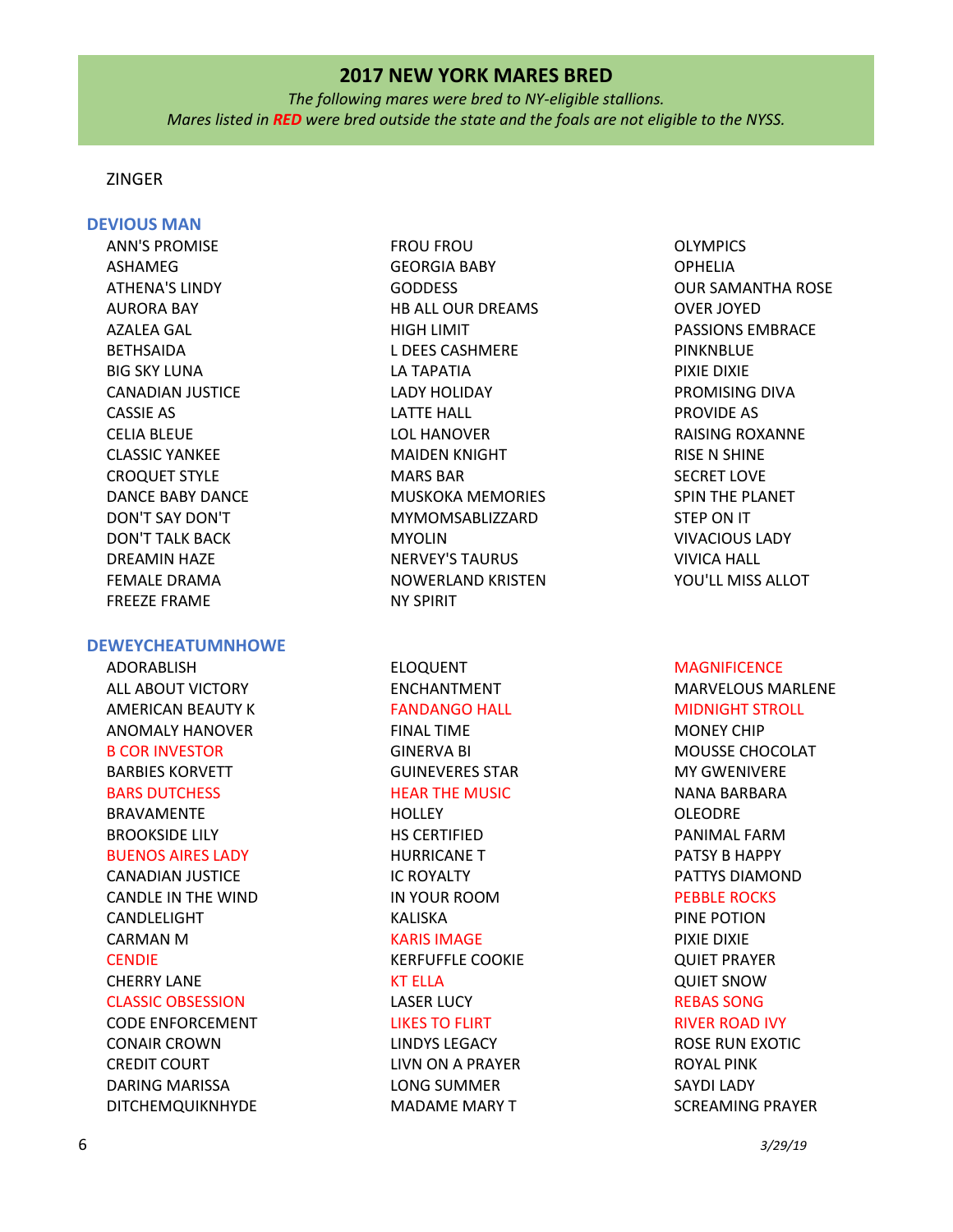*The following mares were bred to NY-eligible stallions. Mares listed in RED were bred outside the state and the foals are not eligible to the NYSS.*

# SEEKING KRISTIN SIENNA SLOW POKER SMART DREAM SO SERIOUS SOCIALDELIGHT SPEED DOT COM

## **DUDES THE MAN**

AINT GOIN BACK AUTUMN SPIRIT CELTIC DANSER EDIT AWAY KARA JOE

## **E L TITAN**

AMAZING GRACE ANGELETTE HANOVER ANGELITA HANOVER AQUANILLA ARTEMIS DUHARAS BARBARA GOLDSTEIN BERDINE HANOVER BLACK BROADWAY COUNTRYGIRL AS CREDITTOMYFAMILY CRÈME DE COCOA CROQUET STYLE DANCE TO MARKET DAY AT THE SPA DELMONICA DEWEY DREAM ENCHANTED EQUIVALENT FRACTION GET CHIPPED GLOWNGOLD

## **EARLIVIC**

DW'S ANNIE ROSA LADY SEAWAY SAMI SUE

**FRESH WINNER PEARL**

STEPHANIE LYNN STEUBEN JACKPOT STEUBEN MISS PINE STIRLING ASPIRE **STONERIDGE** SUNBATH HANOVER SUPER JENNY

LA DAYDREAMER LADYSHINE LOVE YOU BYE PLAY AGAIN PRAIRIE LEE

HERBIE'S NIECE INCOME DE VIE KNELLA BELLA LADY CROMWELL LADY LUCK HANOVER LADYDINI LAVEC DREAM LIMA PLAYMATE MADEIRA AS MAGICAL MEMORIES MARABOU MISS FLAGGY MEADOW MISS GIBBONS MISSISSIPPI DREAM MISSY'S DREAM MS MASTERCRAFT MS PAIGE NIGHT WITCH PERFECT LADY POLE DANCER PONYTAIL EXPRESS

THE CUSE VASSAR HALL WINBAK DREAM WINGS OF SMOKE WYGANT DIXIE GIRL YANKEE NOLA ZIMBABWE

RICH TRADITION SEAT BY THE WINDOW STIRLING DUSTY SWEET BETTOR TIMBER DEO

QUEEN OF MORE QUITE POSSIBLE QWESTION BLUE CHIP REICHERS LADY RIVER OF GLORY ROYAL ENCORE SAM'S HONEYBEE SENSUAL HALL SHE'S A CASTOFF SHE'S NUTZ SJ'S MINOLTA STYLEMAKER TEASIN N PLEASIN UH OH ITS LINDY UNEFOISDANSMAVIE UVIE HANOVER VERNONDOWNTHEHOUSE WILLING WIND WITH SPRINKLES

PRINCESS KELLY TORNADO MISTI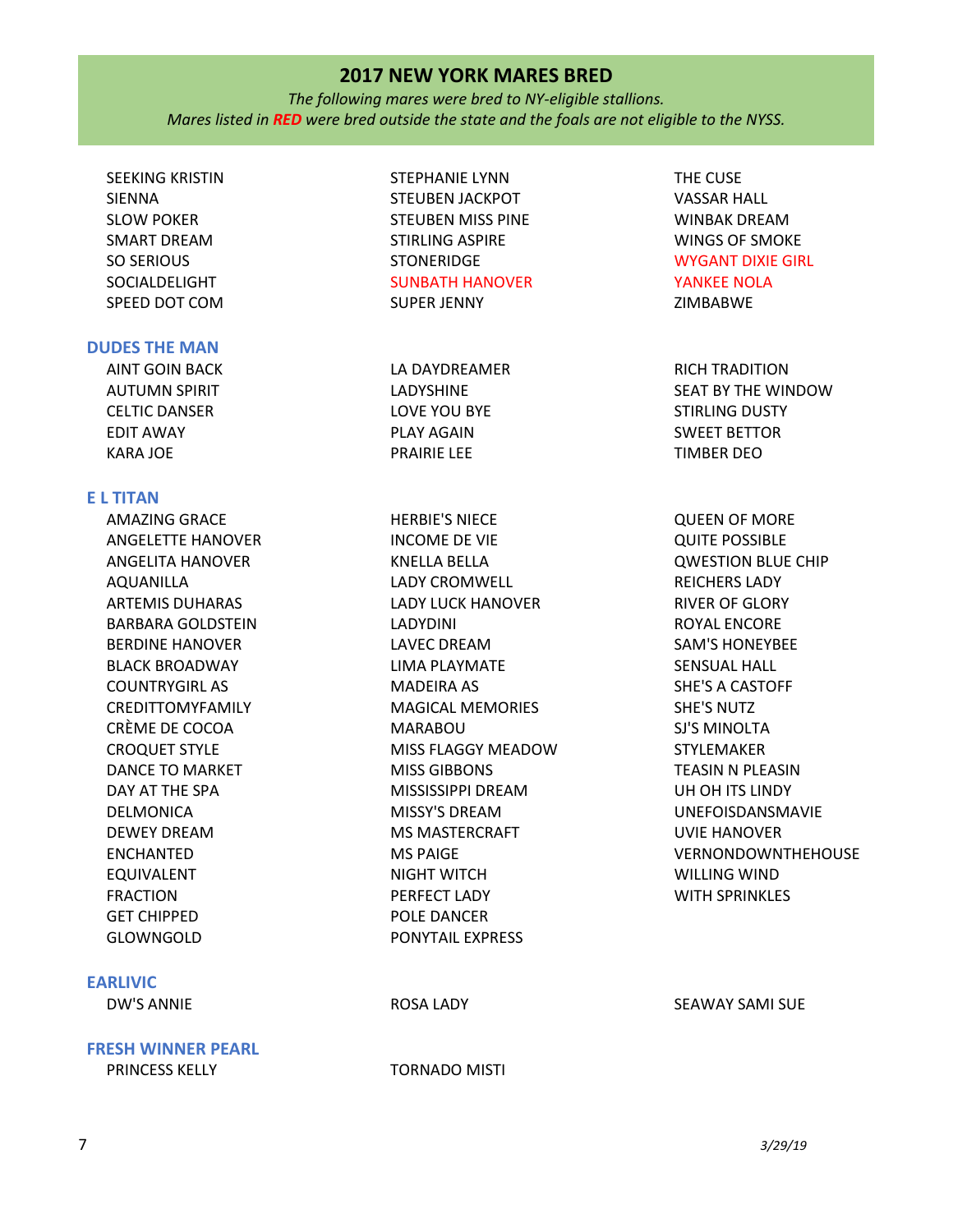*The following mares were bred to NY-eligible stallions. Mares listed in RED were bred outside the state and the foals are not eligible to the NYSS.*

# **HANDSOME HARRY**

**HESTON BLUE CHIP**

#### IM A NICE GIRL GIRL GIRL MODERN BEAUTY SEEIN STARS

ROCK ME GENTLY

ACTIVE LADY AIN'T SHE A SWEETIE ALL THE LADIES ANGKOR ARMBRO SUMMER ASHLEE'S COURT BANDOLERA HANOVER BEST BET YET BETTOR N BETTER CALISTA CATAWBA CHOTAT MILK COCO CHANEL COLIE HANOVER CRUCIAL MOMENT CRYSTAL BLAZE DA BELIEVER DANCE WITH DANGER DANCING IN HEAVEN DAY TRIP DONNA LEE DRAGON TOWN DREAMLANDS LATTE DRIVEN TO SIN ELIZABETH SPENCER EYE OF AN ANGEL FAITHNFLOWERS FAVORITE MARGARITA FILL MY POCKETS UP FREYA

# **HILL I AM**

| CAMP SPEEDY             | JUSTHADAFEELING  | SPEEDY BIG GIR |
|-------------------------|------------------|----------------|
| EDGE OF THE WOODS       | <b>MS SPEEDY</b> |                |
| <b>GINGER SNAP GIRL</b> | SPEEDING SPECIAL |                |

### **HUNTSVILLE**

| ADMIRALS CHANCE  | ALL ON TOP HANOVER | ANGE         |
|------------------|--------------------|--------------|
| AIRMILES HANOVER | ALL THE BUZZ       | ANTC         |
| ALL ABOUT KISSES | AMAZON IDEAL       | <b>APRIC</b> |

GAIA'S GOLD GENESEE BLUE CHIP GRAVITY HORN HIGH JO **HYPNOTIZE** I CAN'T STOPLOVINU JENNA'S JOY JERSEY PEARL JOLTING KATE JUKEBOX MONEY KG DELIGHT LATIN LIFTOFF LAUGHANDBEHAPPY LIFESAWITCH MAGIC CARD MAJOR MILLIE MAKO WISH NATIVE BRIDE O NARUTAC KAIULANI PART TIME LADY PASSION R VIRGINIE PEACHY POWER AGAIN PRAIRIE SWEETHEART PURRFECTLY BAD QUIPS REAL AMOR RED HIGH HEELS RESTIVE HANOVER ROCK HER WORLD

ROCKNROLL ALLNIGHT ROLL OF DREAMS RUTHLESS **IFN** SELINA'S JOY SHADY MATILDA SINGLE ME SIOBHAN SNAPPY PLAY SPECIAL PACKAGE STEUBEN RUTHLESS STONEBRIDGE KISSES **STRATUS** SWIFT N SHOUT THONG THREE DREAMS TIGER STYLE TIPTON TEEZE TOTALLY RUSTY TRY N KEEP UP TUG RIVER DELLA WHITESAND GEM WILMA HALL XENIA HANOVER XHILARATION YOU ONLY LIVE TWICE YOUCANCOUNTONME ZIP ZIP BOOM

SPEEDY BIG GIRL

**LSROCKNPINK NINETTE HANOVER** COT SOUR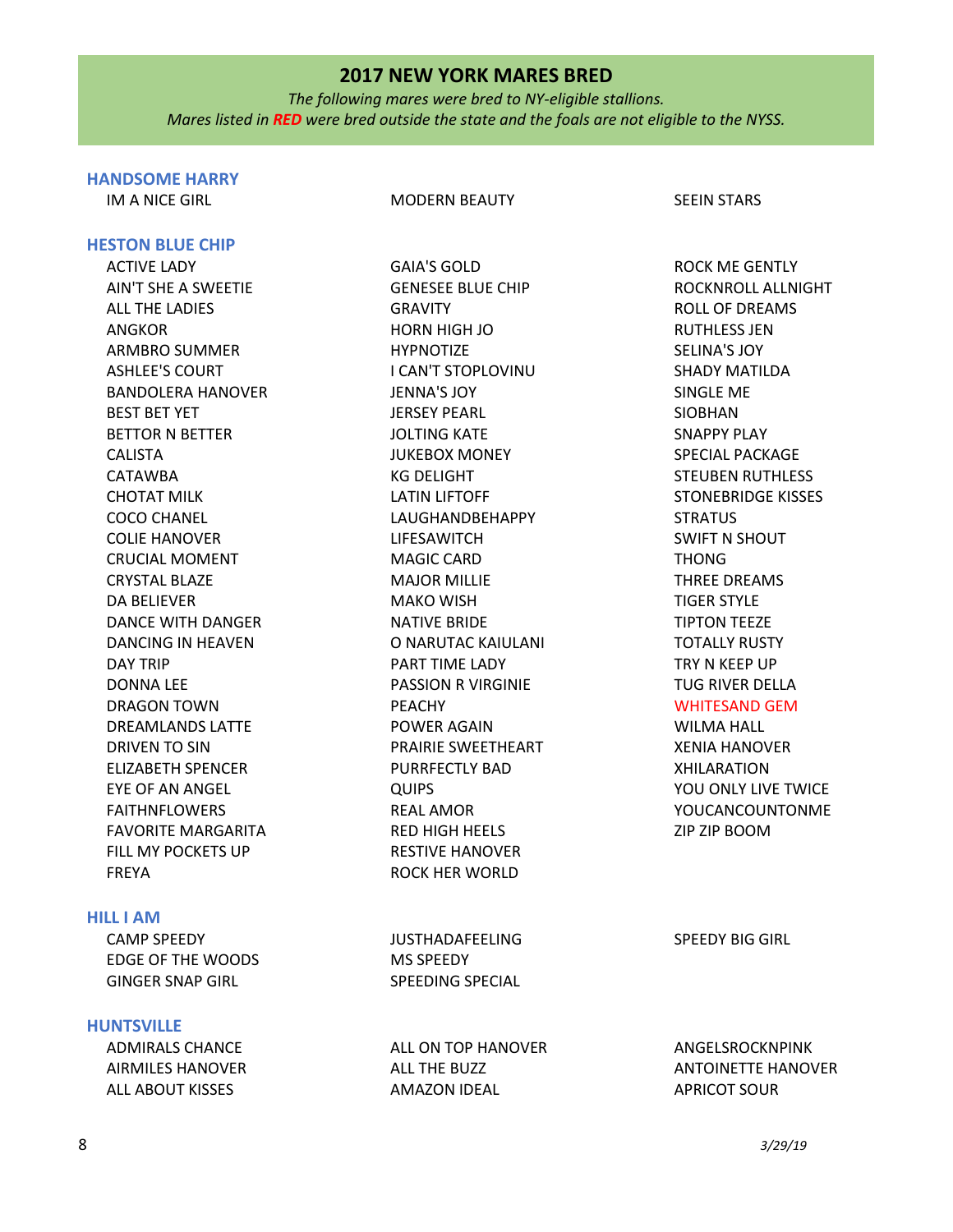*The following mares were bred to NY-eligible stallions. Mares listed in RED were bred outside the state and the foals are not eligible to the NYSS.*

ARMBRO BIANCA ARTCHITECTURE ASCENDING BEACHY LADY BET ON HILL BETTOR BEWARE BETTORONTHEBEACH BIG MCDEAL BJ'S SUNSHINE BON MOT BREEZY DE VIE BROWNSVILLE BOMBER **CAPRICIOUS** CAVIART CHRISTA CHARACTER FLAW CHEERFUL OUTLOOK CIRCLE GAME CO ED DESIRE COOL DESIRE CRESCENT SEA CULT STATUS DISCOVERER DIVINE CAROLINE DONKEYS CAN TALK DON'T CRY ME THE BLUES DON'T POINT AT DOUBLE MAJOR DUNE IN RED ELIZABETH BLUE CHIP ELLEOFNXAMPLE ENCORE DEO ENDURING DELIGHT EXCLAMATION FASHION GAL FASHION KATIE FASTER FASTER FLOAT ON BY FREE FI GIRL GENTLEMAN'S DELIGHT GIGI DEO GLOWING REPORT GRAY GHOST HANDSOFFMYCOOKIE HAPPY HANNAH

HIDDEN VISION IDEAL GINNY IFIDIDNTCARE JESSALILMIXUP KENCEE ANGELS KEYSTONE DAWN KEYSTONE REBECCA KRISPY APPLE L DEE'S VAL LADYKING LETS GROOVE TONITE LILLYWHITES LILPIECEOFHEAVEN LIVING HISTORY LONG GONE LOONEY DUNE LOVE AND HONOR LOVE THE GAME MAJOR MASTER PIECE MARTINIQUE MICHELLES SONG MOREMERCY BLUE CHIP MY AMERICAN TALLIA NO LIES OBSERVE ME ON THE GLASS ONE LAST KISS ORCHESTRA BLUE CHIP PAINTS HALL PALTROW BLUE CHIP PARDON PARMELONS HANOVER PARVENU PEBBLEBEACH DE VIE PEDIGREE SNOB PENDING APPROVAL PEPPERMINT PATTI PILGRIMS WITCHIE PLEASANT JOURNEY PLEASE ME PLEASE POWER NAP RAINBOW BLUE RAMALAMA RAVISHNMASTERPIECE

RITASCAPE ROCKNROLL OLIVIA ROSIE DE VIE RUTHIE J KILLEAN SANGAAL SEE MAJOR SHANGHAI LIL SHORTSTORY HANOVER SOUTHWIND RIO SOUTHWIND SIREN SOUTHWIND SOLARA ST LADS SMOKIN HOT STONEBRIDGE SUNDAE SUMMERTIME LEA SWEET PAPRIKA SYMPHONY IN MOTION TANZANITE HANOVER THAT'S HOW WE ROLL THIRTY X THUMBPRINT TIAYA HANOVER TICKET TO ROCK TREVORS BEBE TRINE HANOVER UNDER YOUR SPELL UP FRONT KELLIE JO UPFRONT SECRET UPPER HAND VILLA HANOVER WALL OF ART WANT ANSWERS WHISKEY A GO GO WICHITA HANOVER WIGGLE IT HANOVER WINBAK DELIGHT WINE SNOB WINSMITH JESS WISHFORA FULLHOUSE WITCH TRIALS WRANGLER MAGIC YAGONNAKISSMEORNOT YELLOW DIAMOND ZIP CODE ENVY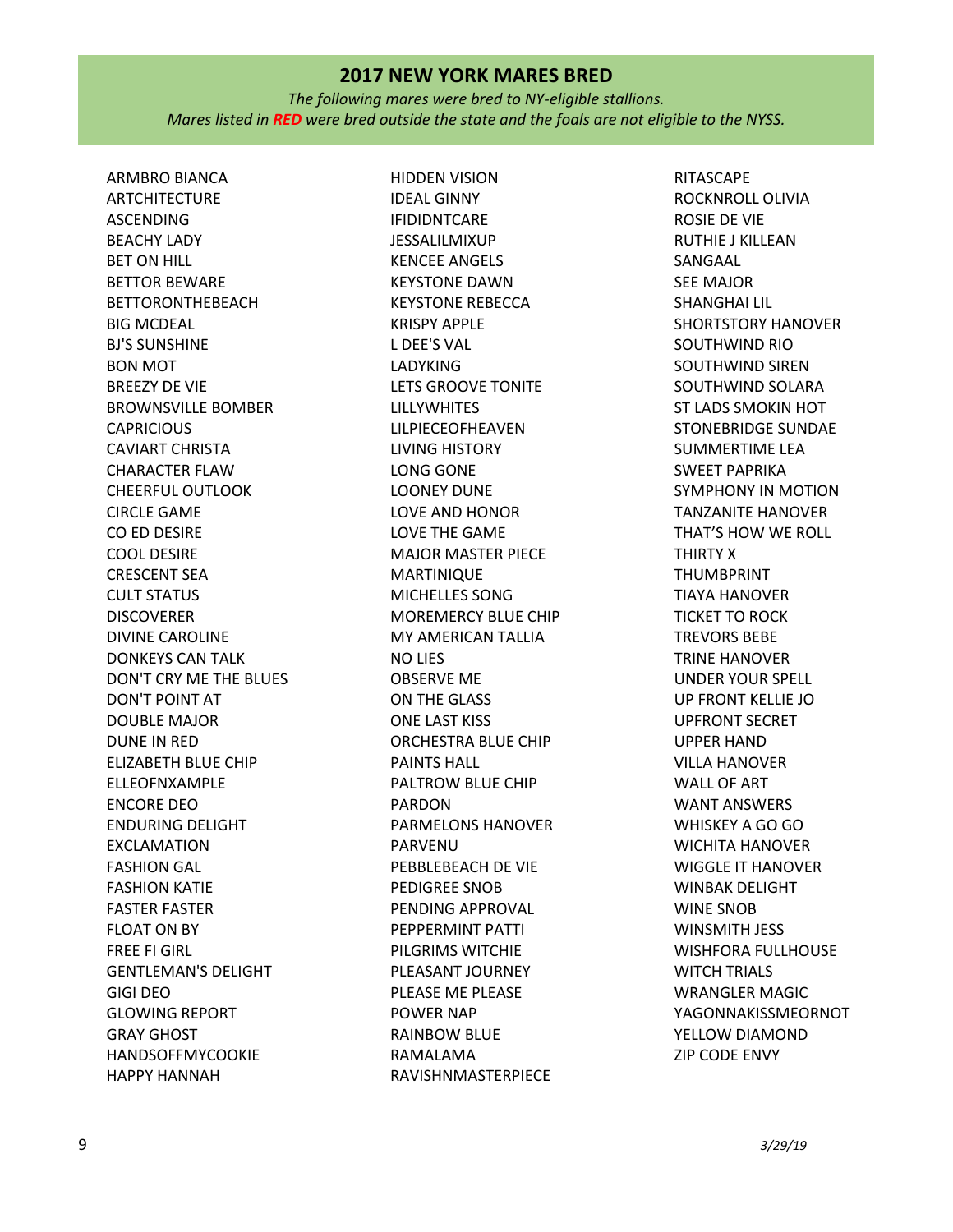*The following mares were bred to NY-eligible stallions. Mares listed in RED were bred outside the state and the foals are not eligible to the NYSS.*

# **I AM POPEYE**

GYPSY'S LAST STAND ROSANNADANNA TIM TJ'S WAR PRINCESS WHIRLING DERVISH

# **JIM'S GUY**

FEMALE CHAMPS

## **L'ADIAUSSIE**

ROOTINTOOTINFILLY

### **LEGAL DREAM**

MY LAST WISH

# **LIFE UP FRONT**

PINE BUSH JOE

# **MAKE IT HOT**

CONGO QUEEN

# **MANNINGLY**

VIVACIOUS VERA

## **MUSCLES YANKEE**

AGGRESSIVE ACTION BROOKSIDE LILY BULLVILLE FOREVER CREDIT REVIEW DATZFAST DIOR KOSMOS ESCROW BLUE CHIP FOXY ZETTE INDIAN COLORS KASHA KEYSTONE LEONA LA RIVIERA LINDY MALABARBARA MISS EL PASO MYMOMSABLIZZARD OPULENT BLUESTONE OVERNIGHT COMMAND PAYA LA RENTA SALT HILL BRIGID SAM'S HONEYBEE SAVANNAH MONTANA SCAREY KARIE SHAINER MAIDEL STARBUX EDEN STARGLOW HALL WINBAK ROBERTA WINNING COLORS K YETTA'S ANGEL ZETTE ANGEL ZIMBABWE

#### **PRAYER I AM**

DANGNEARIDIOTPROOF DIAMOUNDS R US DONTWANTTOBEBLUE HEAR TELL I'M A MASS INSIDE MY MIND JOLIES TURBO

LITTLE CHLOE LITTLE TURBO LUCKY LOTTO LADY MEADOW DION MISS DION MISS TURBO BREEZE PRECIOUS ONE

SWEETTREATSCARLETT TRAVELIN SUPERGIRL

RUBY RUBY WHO SALES OFFICE LILLY SUMMER RAN TENDER DION TURBO'S ANGEL WINGS OF SMOKE YUAMOUR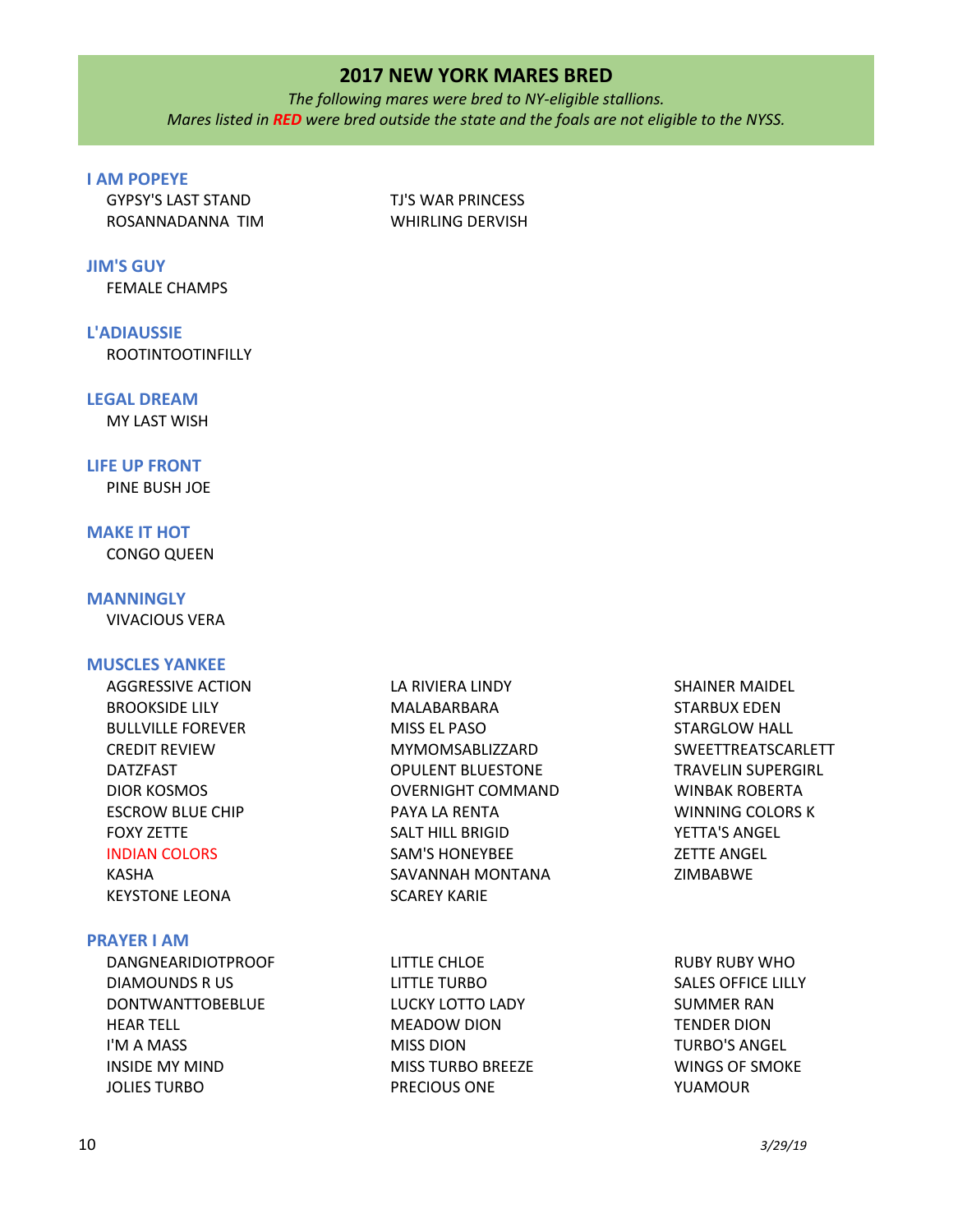*The following mares were bred to NY-eligible stallions. Mares listed in RED were bred outside the state and the foals are not eligible to the NYSS.*

### **QUALITY OF LIFE**

**\***NO MARES BRED

## **RC ROYALTY**

**\***NO MARES BRED

## **ROCK N ROLL HEAVEN**

ACCOUNTABLE ACE OF PACE AL RAZA N ALLAMERICAN MEADOW ARTISTS FLOWER ASTREOS DELIGHT BIDFORAKISS BLISSFUL MADDIE BRICKYARD TROUBLE COWGIRL FOREVER DATEFORTHEBALL ETERNAL JUSTICE FASHION GURU HELLO GREAT MATE

# **ROLL WITH JOE**

ACQUAVELLA AMORA HANOVER ANGEL OF THE WEST ARIELLE LYNN ART ALLIANCE ARTERRA ASHLEE'S WAY ASHLEY'S PRIDE BATHSHEBA BIGGEST BIG BERTHA BILLMAR SCOOTER BLIND FAITH BLOWS ME AWAY BULLVILLE GABETTIE CALL JESSICA LE CAROLINE HANOVER CHATELAINE CHEYENNE MARGIE CLANDESTINE CODE IN

HIDDEN COST HIGHMAINTENANCEART JET AMERICA KEYSTONE CAITLYN LISMOREBELLA LOVE ROCKS LOVE THAT CUT LUCK RUNNS OVER MAGNETIC DRAW MATILDA HALL MS DIAMOND STATE NECESSARY ELEMENT PULSE POWER RED ZINFANDEL

COVER UP HALL COWGIRL FOREVER CRAZY ON YOU DAUT FULL DEVIL CHILD DIRTY GIRTY DOUBLE IDEAL DREAM PERFORMER DREAMING DIVA EAZY SPREEZY ENCHANTED BEAUTY EXPRESS JET FAMILY LOVE FEEL LIFE FRAME WORTHY FROSTY VALENTINE GIRLLOOKATTHATBODY GOOD NEWS LADY HAT DANCE HANOVER HELEN OF LEDA

RODEO SPREE RUB THING SANTINO'S ROSA SCOOTIE BEST LOU SHE'S A PANSATION SILVER DIALING SOMEWHERE SECRET SPARK OUT SWEET BONNIE TAYLORLANE DIVA THAT'S EXTRA

TROPIC'S BEACHGIRL WORTHY JACKIE

HERE AGAIN HOLLA HANOVER HOT LIST HURRICAN TRINA IDALID HANOVER IMPATIENCE IWANNAGOHOME JENNY'S TERROR JK ALL THAT JAZZ JUST MY TYPE KEYSTONE IVY KEYSTONE MUSICAL KEYSTONE RHYTHM KINGS IDEAL KISS KISS LIMA FAIREST LIPSTICK TASER LOVE YOU FORTY MARVALOUS JOY MICHELLE'S IDEAL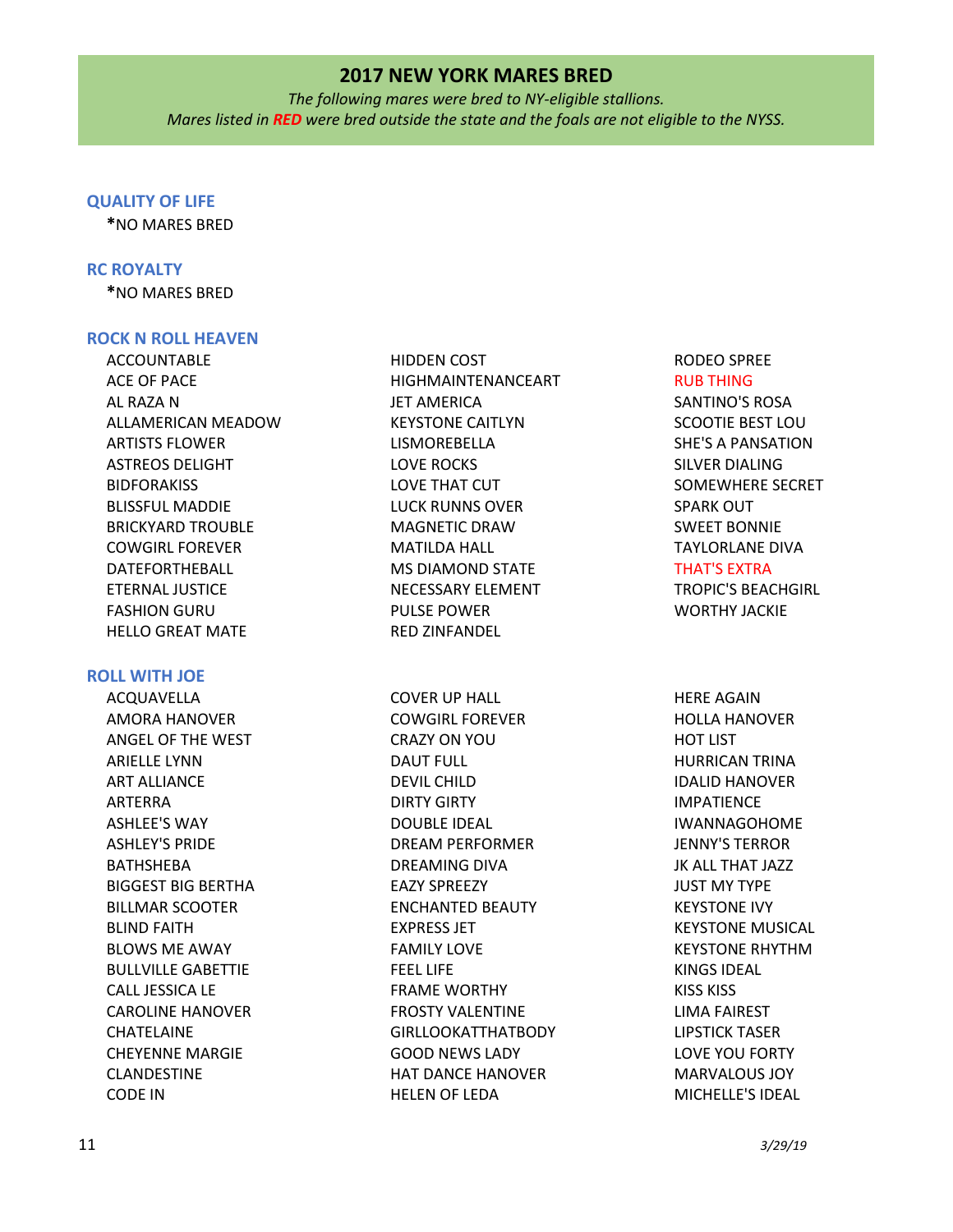*The following mares were bred to NY-eligible stallions. Mares listed in RED were bred outside the state and the foals are not eligible to the NYSS.*

MICHELLE'S VICTORY MO MOLLY BLUE CHIP MY SISTER'S PLACE MY SPRING FLING NEWBERRY WINNER NF SALSA NORINORO HANOVER ORANGE COUNTY PURRFECT DIVA RESPECTEDNBELOVED ROCKNROLL ALLNIGHT SAKRA'S MO

# **SECRETS CAN KILL**

GRAYLIN DANI KASH ANGEL **MARZELLA** MISS FREDDY M

# **SKYDANCER HANOVER**

ALLIKAIT FIGHTER ARTRISMA BEHIND THE SCENE CRIMSON BURST EAST TOWER GE'S LORI

## **SO SURREAL**

ALL AMERICAN LAUGH ALWAYS GETS HER WAY ARMBRO CHAMPAGNE AROMA ARTCOTIC BELLAS BLISS BET'S ROCKETTE BETTOR BUNS BIG TREAT CAN AM GIRL CATCH AN ANGEL CCC HER BIBI DIRTY GIRTY DREAMIN OF TERI EARLY MORNING EYEMAJET GO ROUND GOTMYREDRESSONTNIT HALLMARK HANOVER

SAULSBROOK ALANA SHE'S ROCKIN **SOMENICEBEACH** SOMSTREETSOMWHERE SPECIAL SWEETHEART SPIRIT OF DESIRE SPOTLIGHT ON STAROFTHESEA DEVIE STREISANDS PLACE STRING BIKINI STUDIO GIRL SUBLIME CAROLINE

HD ESPADRILL HOW SWEET THOU ART LATE CURFEW MATT'S SISTER MC MACATTACK MY BETTY J

IMPERTINENT JENNY'S TUNE JUNGLE GENIE N JV'Z DREAM LEAH LEANBACK COCO LEKI HANOVER LIGHTNING D DUBE LIZZIE'S DREAM LOVELY ASTRO MARKET DYNAMICS MINDY'S SISTER MISSISSKIPPY MOCHA MARTINI MY DRAG QUEEN NEFERTITI ROYAL NOTORIOUS TERROR PANALYZE THIS PARK N ORCHARD

TEMPTRESS EL TROUBLED ESCAPE VIKING MAIDEN WESTERN CITY WESTERN SEDUCTION WHERE THE ART IS WILD RETREAT WITHOUT A DAUT WU WEI HANOVER YES YOU CAN

**SKINNY** WHISPER HANOVER

NORA LEE PRECIOUS MICHELLE REILLY'S DAUGHTER VISA KIR WHATA RUSTY WHEELCHAIR WENDY

PASTA LAVISTA PENNY FOR NICKEL PRINCESS AUSTRAL PRINCESS OF DREAMS REMEMBERING MANAI ROCKNROLL CAMEO RU FOR ME SIR ERICA Z TAM STACKED DECK SUGAR COATED SWEET ON ART SWEETHEARTS DANCE TABLE GAMES TAKE MY PULSE TC'S DELIGHT TEDDY BALLGAME TEMPTATION QUEEN WESTERN HEAT WESTERN SCARLET